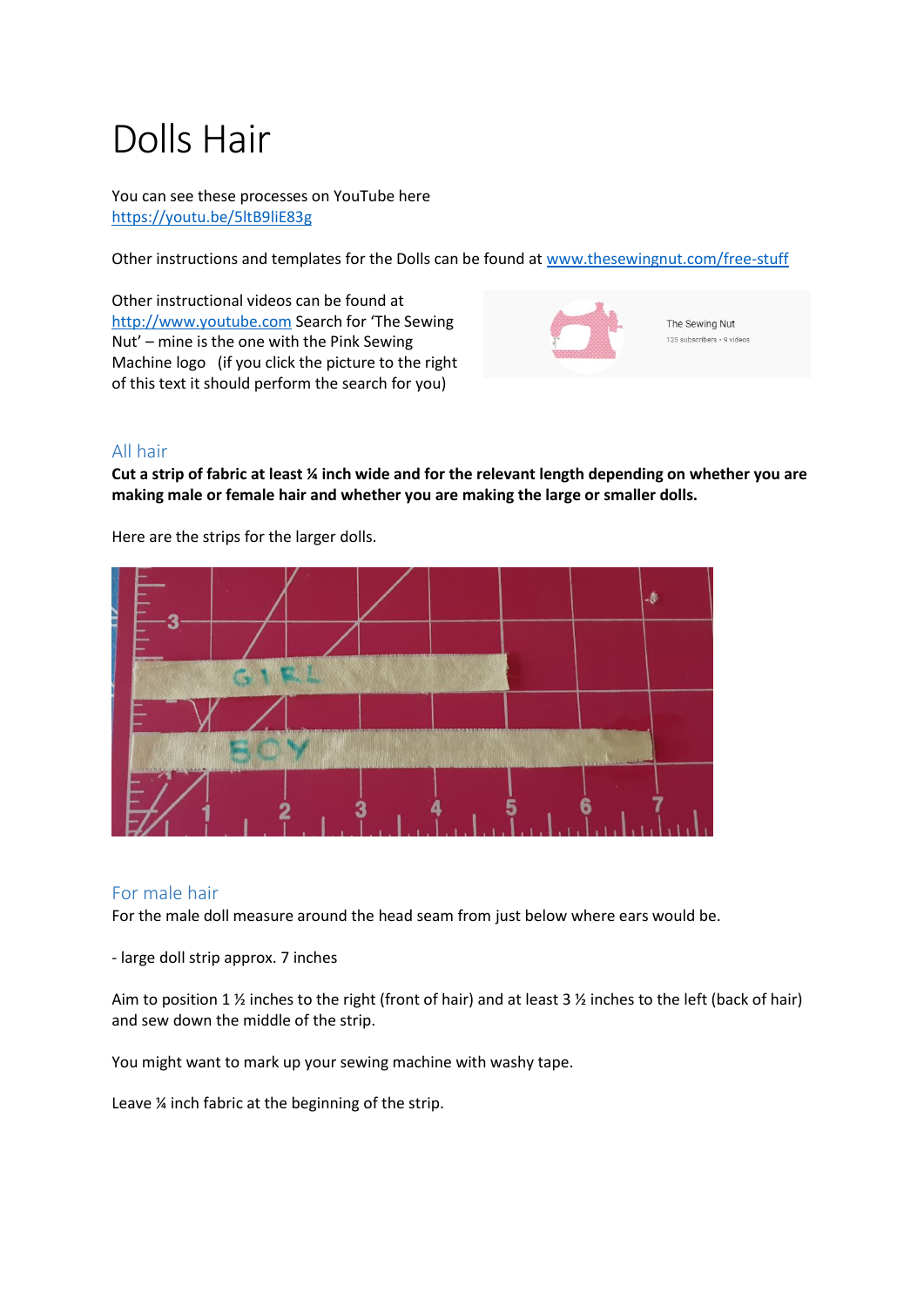- Starting with the loose end at the back of the hair, pass the string across the fabric strip looping the hair round at the tape markers. Catch it underneath the front of the sewing machine foot and then stitch making sure the strands lay right next to each other as you go.

I managed to get 4 passes underneath the front of my foot and used stitch length 2.2 which caught most strands.



- At the end of the strip, leave ¼ inch without hair at the end of the strip, and make sure the loose end is at the back of the hairstyle.

With needle down in the fabric, pivot the strip and sew back across the strands to secure them.

- Pin the hair to the doll on, or just in front of the head seam and tuck under the ends of the fabric strip so that you can't see them.

Make sure that the shorter length from the strip is at the front, and the longer at the back and that at the centre back the length reaches the nape of the neck.





Male hair front Male hair back – pre trim

- Sew the fabric to the head by hand along the length of the strip on both sides of the seam.



- Trim the back of the hair to shape it so that the bottom runs straight across the back of the head.

You may choose to trim the loops at the front or leave them.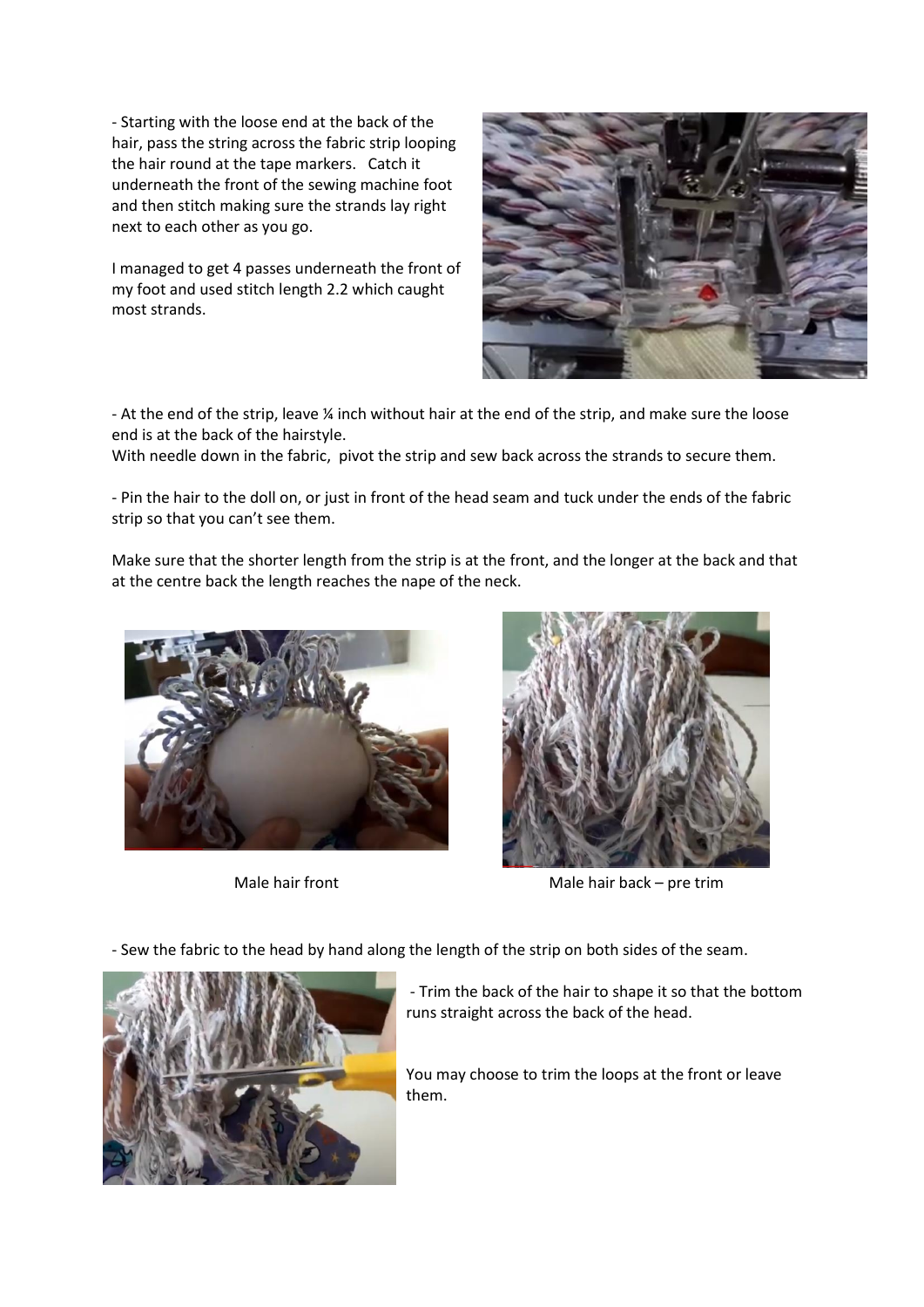## For the female hair

For the female doll hair measure in the centre of the head from front to back, from approx.  $\frac{1}{2}$  inch in front of the head seam to the nape of the neck.

- large doll strip approx. 5 inches

Aim to position at leat 3 ½ inches to both sides of the strip and sew down the middle of it.

You might want to mark up your sewing machine with washy tape.

Leave ¼ inch fabric at the beginning of the strip.

*For the female hair, it doesn't matter which side the loose end is on either at the beginning or the end of the run.* 



Pass the string across the fabric strip looping the hair round at the tape markers. Catch it underneath the front of the sewing machine foot and then stitch making sure the strands lay right next to each other as you go.

I managed to get 4 passes underneath the front of my foot and used stitch length 2.2 which caught most strands.

At the end of the strip, leave ¼ inch without hair at the end of the strip, and with needle down in the fabric, pivot the strip and sew back across the strands to secure them.

Pin the hair to the doll on, at the centre back at the nape of the neck and pass up the centre and pin the other end at the centre front forehead. Tuck under the ends of the fabric strip so that you can't see them.



Double check the seam runs straight and is down the centre of the head. Sew the fabric to the head by hand along the length of the strip on both sides of the seam.